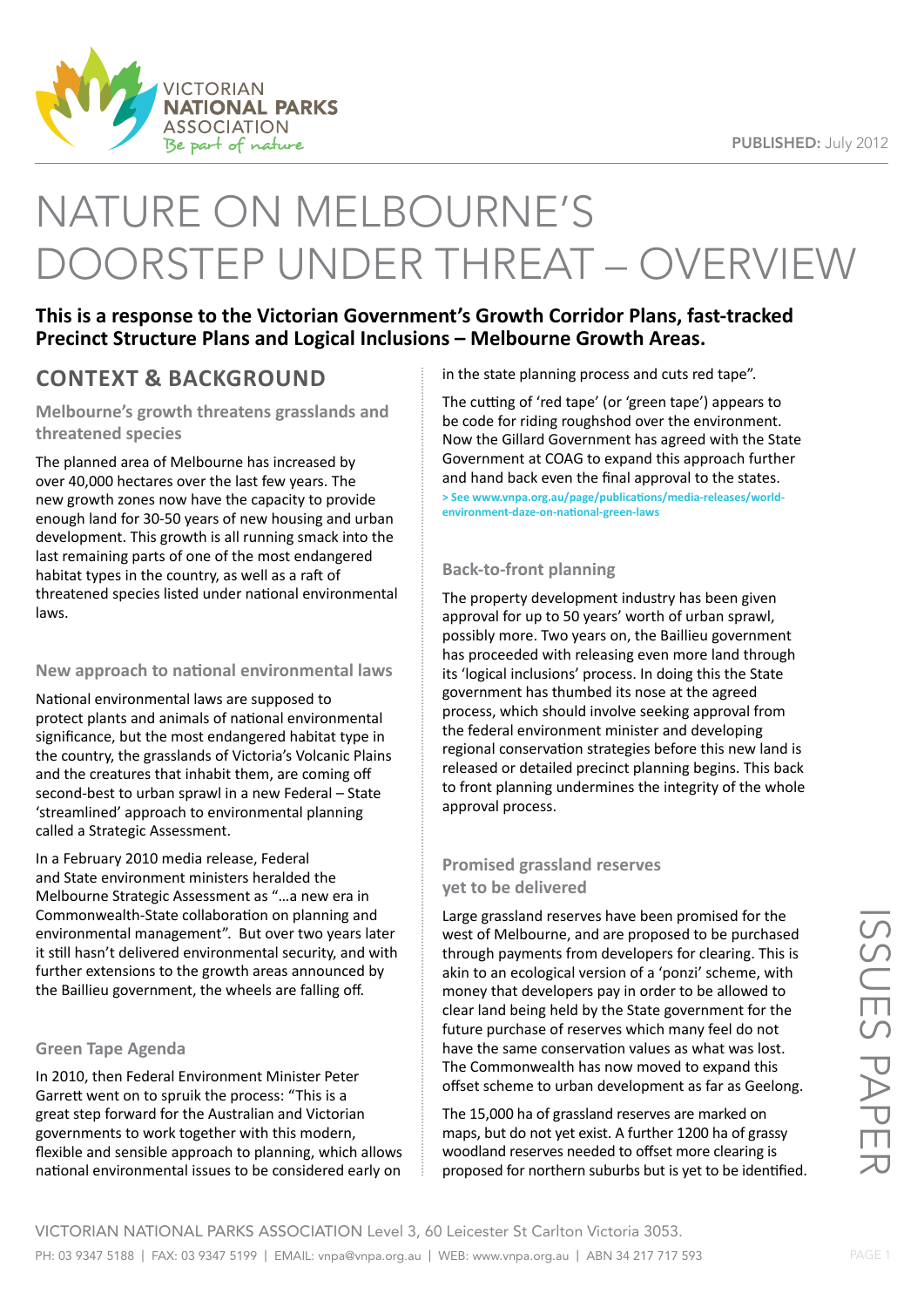## NATURE ON MELBOURNE'S DOORESTEP UNDER THREAT – OVERVIEW PUBLISHED: July 2012



The large grassland reserves are likely to be important in the long term, if they can be delivered. There is \$180 million in the Department of Sustainability and Environment (DSE) capital budget for expenditure on purchase of the reserves, of which \$20 million was forecast to be spent at the end of the last financial year, yet still no land has been purchased for the reserves.

## **Special habitat areas still need protection**

Environment groups have pushed for some of the smaller, but very significant, conservation areas within the urban growth areas to be retained. Under the agreement with the Commonwealth, all grassland areas of less than 150 hectares can be cleared, though there was agreement that some might be kept. Likewise there are supposed to be specific strategies for nationally

threatened species such as the Growling Grass Frog, Golden Sun Moth and Southern Brown Bandicoot.

**> See http://vnpa.org.au/page/nature-conservation/take-action/ another-baillieu-backflip-\_-this-time-on-the-bandicoot**

## **Threatened species need good planning**

While draft strategies were released for some threatened species in late 2011, the final strategies have not been released or forwarded to the Commonwealth for approval. These strategies are significant. For example, Growling Grass Frogs need buffers of around 200 metres along waterways to ensure they have the space to live, yet in some areas such as the proposed Donnybrook Town Centre in the north, this has been reduced to as little as 50 metres. For more information see VNPA submission on the sub regional species strategies. **> See http://vnpa.org.au/page/publications/submissions** 

ISSUES PAPER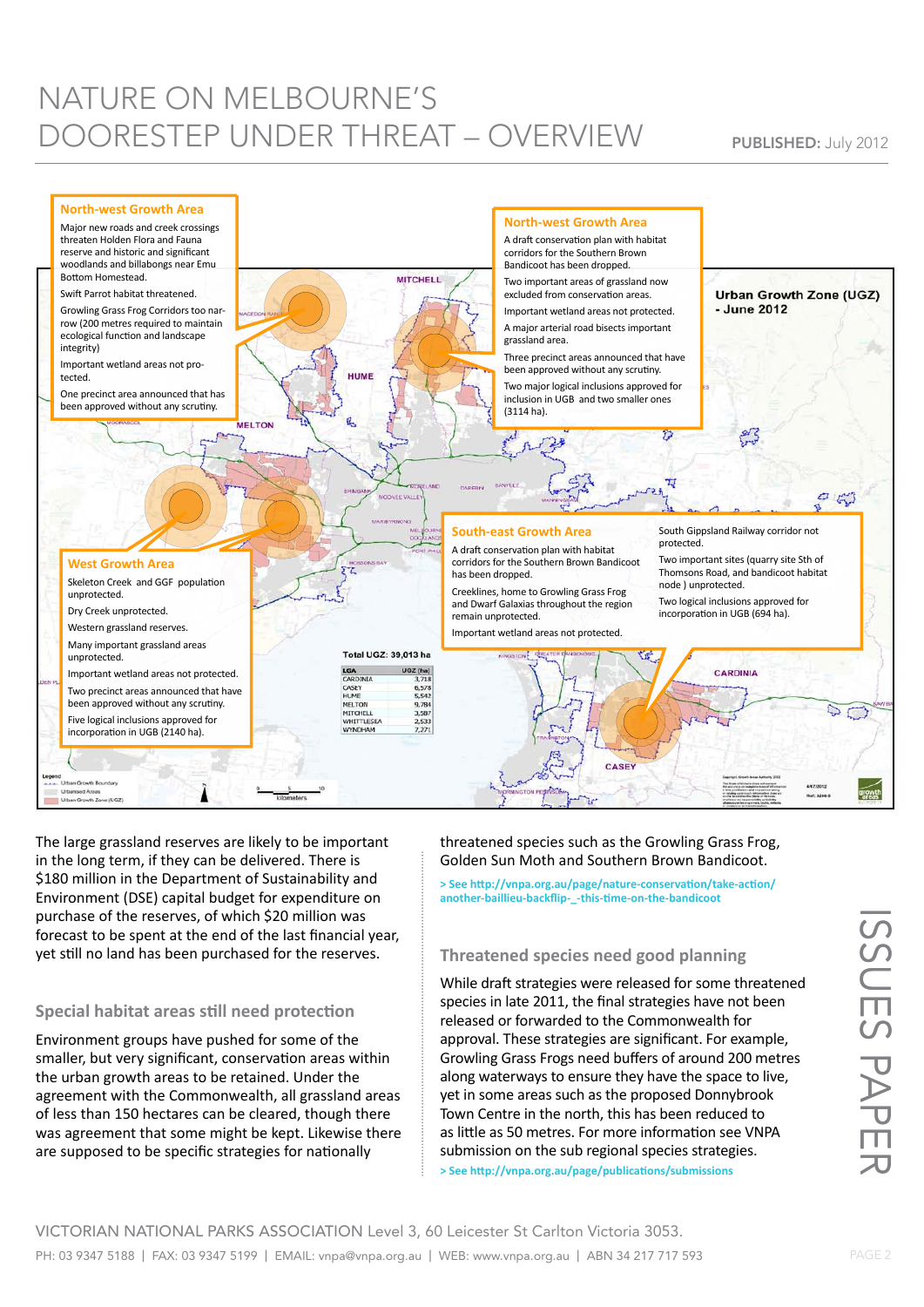## NATURE ON MELBOURNE'S DOORESTEP UNDER THREAT – OVERVIEW PUBLISHED: July 2012

In the case of the wild population of Southern Brown Bandicoots that persists in the outer south-east around Cranbourne, the draft conservation plans proposed the development of habitat corridors. This plan has now been dropped and a whole new strategy is being developed.

**> See http://vnpa.org.au/page/publications/media-releases/anger-aturban-growth-plans-scrapping-of-bandicoot-habitat-corridors**

#### **More Information**

Now is the time to get the planning right, for both people and nature. Find out more about the issues by looking at the 'Nature on Melbourne's doorstep under threat' series of briefing papers on each of the growth areas:

#### Western Growth Area

**http://vnpa.org.au/admin/library/attachments/PDFs/Issues%20 papers/ip-melburbangrowth-west.pdf**

#### Northern Growth Areas

**http://vnpa.org.au/admin/library/attachments/PDFs/Issues%20 papers/ip-melburbangrowth-north.pdf**

#### North West (Sunbury) Growth Area

**http://vnpa.org.au/admin/library/attachments/PDFs/Issues%20 papers/ip-melburbangrowth-nwest.pdf**

#### South East Growth Area

**http://vnpa.org.au/admin/library/attachments/PDFs/Issues%20 papers/ip-melburbangrowth-seast.pdf**

## **Issues and solutions**

#### **Back-to-front planning**

The Melbourne Strategic Assessment Program Report, part of the Agreement entered into by the State and Federal Governments, outlines that a federally approved Biodiversity Conservation Strategy and Subregional Species Strategies will guide Growth Area Plans and subsequent Precinct Structure Plans for Melbourne's expanded Urban Growth Boundary.

The launch of the Growth Area Plans, including some specific precincts, by the State Planning Minister (on June 12, 2012) without Federal approval of the BCS and SRSS is in breach of the agreement with the Federal Government. It has also raised an expectation that development will occur and that environmental processes will hold it up, creating an unnecessary confrontation between governments.

#### **• We ask Australian Environment Minister Tony Burke to intervene to:**

- **Demand that Victorian Government immediately release of the current version of the conservation and biodiversity and regional species strategies for consultation.**
- **Initiate an independent expert scientific review of whole programs.**
- **Appoint an independent environmental monitor based in Victoria.**

## **Lack of security for offsets**

The Federal Government endorsed nine prescriptions or conditions for species and habitats listed under national environmental laws (Matters of National Environmental Significance such as EPBC -listed species and communities) that were to guide the level of protection for these unique and threatened plants and animals. It is required that the offsets for areas that provide habitat be secured prior to clearing. There is currently no assurance that these offsets have been secured.

These offsets include 15,000 ha of Grassland Reserves, 1200 ha of Grassy Eucalypt Woodland Reserves and offsets for particular species. Offsets will potentially be required for the newly nationally listed habitat type Seasonal Herbaceous Wetlands Community. Furthermore, we are now seeing areas within the offset areas being wilfully degraded.

- **We ask the State Government to:**
- **Publicly commit to establishing the grassland reserves, and to release a detailed implementation plan to secure the reserves.**
- **We ask that the Federal Government:**
- **Ensure that adequate and complete offset arrangements are in place prior to the approval of the BCS and SRSS.**

#### **New endangered habitat listed**

The Seasonal Herbaceous Wetlands (Freshwater) of the Temperate Lowland Plains ecological community was listed as Critically Endangered under national environmental laws (EPBC Act (1999) in March 2012. This habitat type occurs in the growth areas and has not yet been assessed.

**• We request that the State and Federal Governments ensure that this community is adequately assessed and then protected through the Strategic Assessment process, including within Precinct Areas that are governed by the Agreement. Adequate assessment can only be assured through survey in late spring. Adequate protection should include conservation**